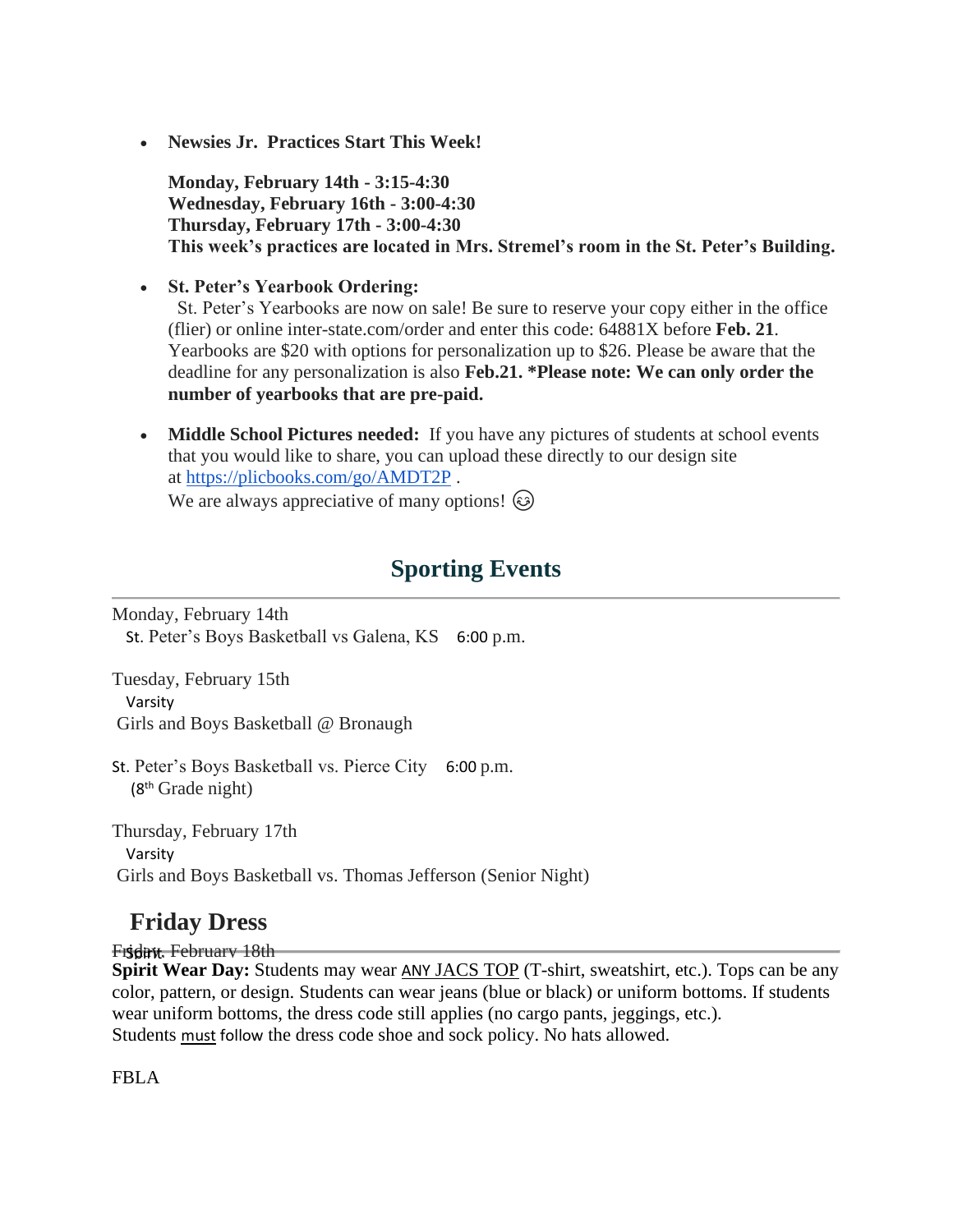Free Dress--FBLA is doing a fund-raiser during this week (National FBLA Week). Students can pay \$5.00 and have a free dress day which includes a hoodie. Students that do not pay the \$5.00 are not able to wear a hoodie.

## **Lunch Menu**

Monday, February 14th Chick Fil A Chicken Sandwiches

Tuesday, February 15th In House Catering Ham Mac and Cheese Broccoli

Wednesday, February 16th In House Catering Meatloaf Mashed Potatoes/Gravy Green Beans Dessert

Thursday, February 17th In House Catering French Toast Sausage Fruit

Friday, February 18th In House Catering (½ day of school) Sack Lunch Italian Sub Chips Cookie

> **St. Mary's/St. Peter's Youth Group**